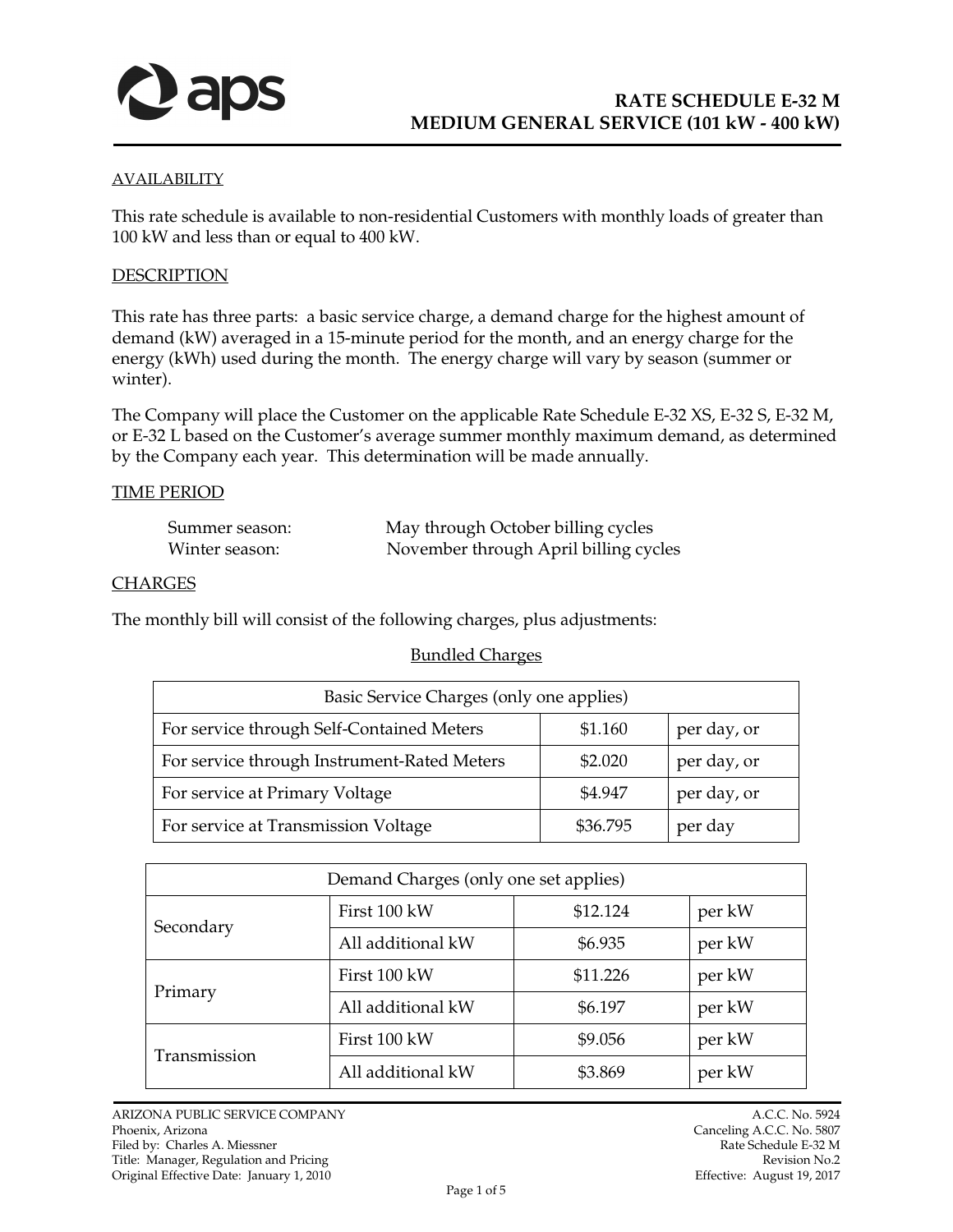

| <b>Energy Charges</b>   |           |           |         |
|-------------------------|-----------|-----------|---------|
|                         | Summer    | Winter    |         |
| First 200 kWh per<br>kW | \$0.10532 | \$0.08921 | per kWh |
| All additional kWh      | \$0.06475 | \$0.04863 | per kWh |

# **Unbundled Components of the Bundled Charges**

Bundled Charges consist of the components shown below. These are not additional charges.

| basic betyree Charge Components          |          |             |  |
|------------------------------------------|----------|-------------|--|
| <b>Customer Accounts Charge</b>          | \$0.504  | per day     |  |
| Meter Reading                            | \$0.009  | per day     |  |
| Billing                                  | \$0.030  | per day     |  |
| Metering <sup>*</sup> (only one applies) |          |             |  |
| <b>Self Contained Meters</b>             | \$0.617  | per day, or |  |
| <b>Instrument-Rated Meters</b>           | \$1.477  | per day, or |  |
| Primary                                  | \$4.404  | per day, or |  |
| Transmission                             | \$36.252 | per day     |  |

Basic Service Charge Components

\*These daily metering charges apply to typical installations. Customers requesting specialized facilities are subject to additional metering charges.

| <b>Demand Charge Components</b> |                   |         |        |
|---------------------------------|-------------------|---------|--------|
| Transmission                    |                   | \$2.870 | per kW |
| Delivery - Secondary            | First 100 kW      | \$9.254 | per kW |
|                                 | All additional kW | \$4.065 | per kW |
| Delivery - Primary              | First 100 kW      | \$8.356 | per kW |
|                                 | All additional kW | \$3.327 | per kW |
| Delivery - Transmission         | First 100 kW      | \$6.186 | per kW |
|                                 | All additional kW | \$0.999 | per kW |

Original Effective Date: January 1, 2010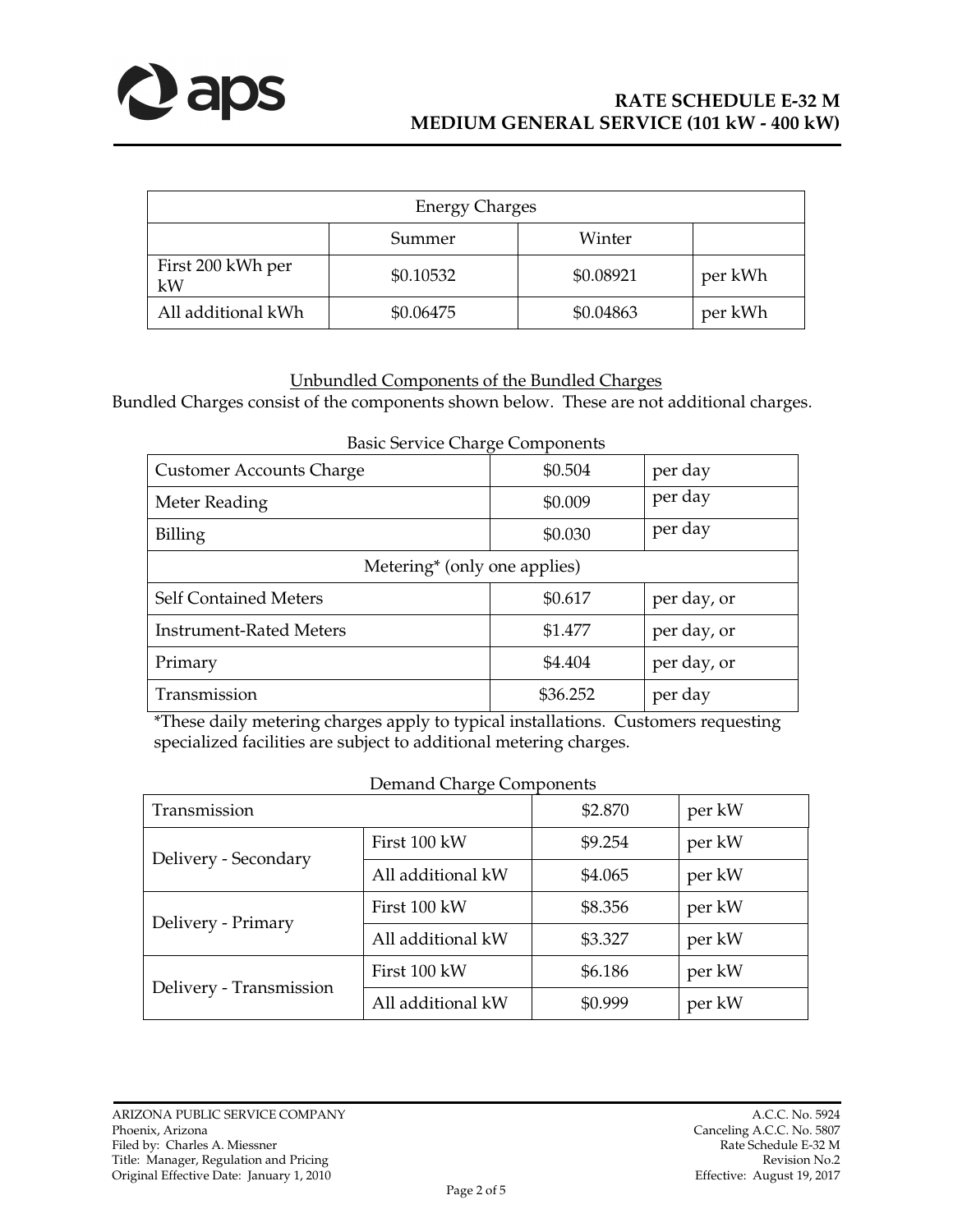

| <b>Energy Charge Components</b> |           |         |
|---------------------------------|-----------|---------|
| System Benefit Charge           | \$0.00276 | per kWh |
| Delivery Charge                 | \$0.01155 | per kWh |

| <b>Generation Charges</b> |           |           |               |
|---------------------------|-----------|-----------|---------------|
|                           | Summer    | Winter    |               |
| First 200 kWh per kW      | \$0.09101 | \$0.07490 | per kWh, plus |
| All additional kWh        | \$0.05044 | \$0.03432 | per kWh       |

The kW used to determine the demand charge as shown above will be based on the average kW supplied during the highest 15-minute period during the month.

## **ADJUSTMENTS**

The bill will include the following adjustments:

- 1. The Renewable Energy Adjustment Charge, Adjustment Schedule REAC-1.
- 2. The Power Supply Adjustment charges, Adjustment Schedule PSA-1.
- 3. The Transmission Cost Adjustment charge, Adjustment Schedule TCA-1.
- 4. The Environmental Improvement Surcharge, Adjustment Schedule EIS.
- 5. The Demand Side Management Adjustment charge, Adjustment Schedule DSMAC-1.
- 6. The Lost Fixed Cost Recovery Adjustment charge, Adjustment Schedule LFCR.
- 7. The Tax Expense Adjustor Mechanism charge, Adjustment Schedule TEAM.
- 8. Direct Access Customers returning to Standard Offer service may be subject to a Returning Customer Direct Access Charge, Adjustment Schedule RCDAC-1.
- 9. Any applicable taxes and governmental fees that are assessed on APS's revenues, prices, sales volume, or generation volume.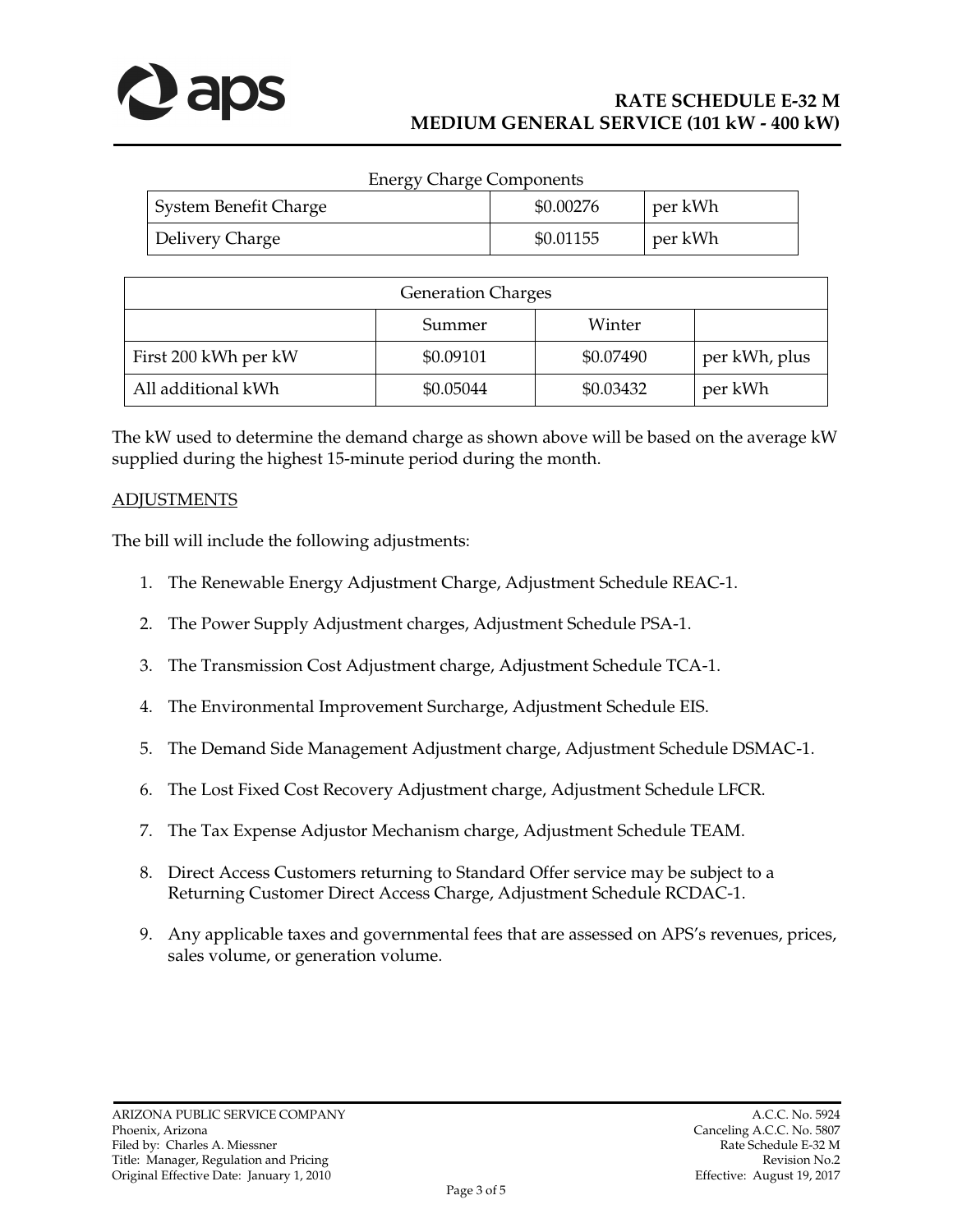

## **RATE RIDERS**

Eligible rate riders for this rate schedule are:

| <b>PPR</b>          | <b>Preference Power</b>              |
|---------------------|--------------------------------------|
| CPP-GS              | <b>Critical Peak Pricing</b>         |
| $EPR-2$             | Partial Requirements - Net Billing   |
| EPR-6               | Partial Requirements - Net Metering  |
| $E-56R$             | Partial Requirements - Renewable     |
| GPS-1, GPS-2, GPS-3 | Green Power                          |
| $SD-1$              | <b>Schools Discount</b>              |
| <b>SGSP</b>         | Schools and Government Solar Program |

## POWER FACTOR REQUIREMENTS

- 1. The Customer's load must not deviate from phase balance by more than 10%.
- 2. Customers receiving service at voltage levels below 69 kV must maintain a power factor of 90% lagging. The power factor cannot be leading unless the Company agrees.
- 3. Customers receiving service at voltage levels of 69 kV or above must maintain a power factor of  $\pm$  95%.
- 4. The Company may install certain monitoring equipment to test the Customer's power factor. If the load doesn't meet the requirements the Customer will pay the cost to install and remove the equipment.
- 5. If the load does not meet the power factor requirements the Customer must resolve the issue. Otherwise, the Customer must pay for any costs incurred by the Company for investments on its system necessary to address the issue. Also, until the problem is remedied, the Company may compute the customer's monthly billing demand with kVA instead of kW.

### **SERVICE DETAILS**

1. APS provides electric service under the Company's Service Schedules. These schedules provide details about how the Company serves its customers, and they have provisions and charges that may affect the customer's bill (for example, service connection charges).